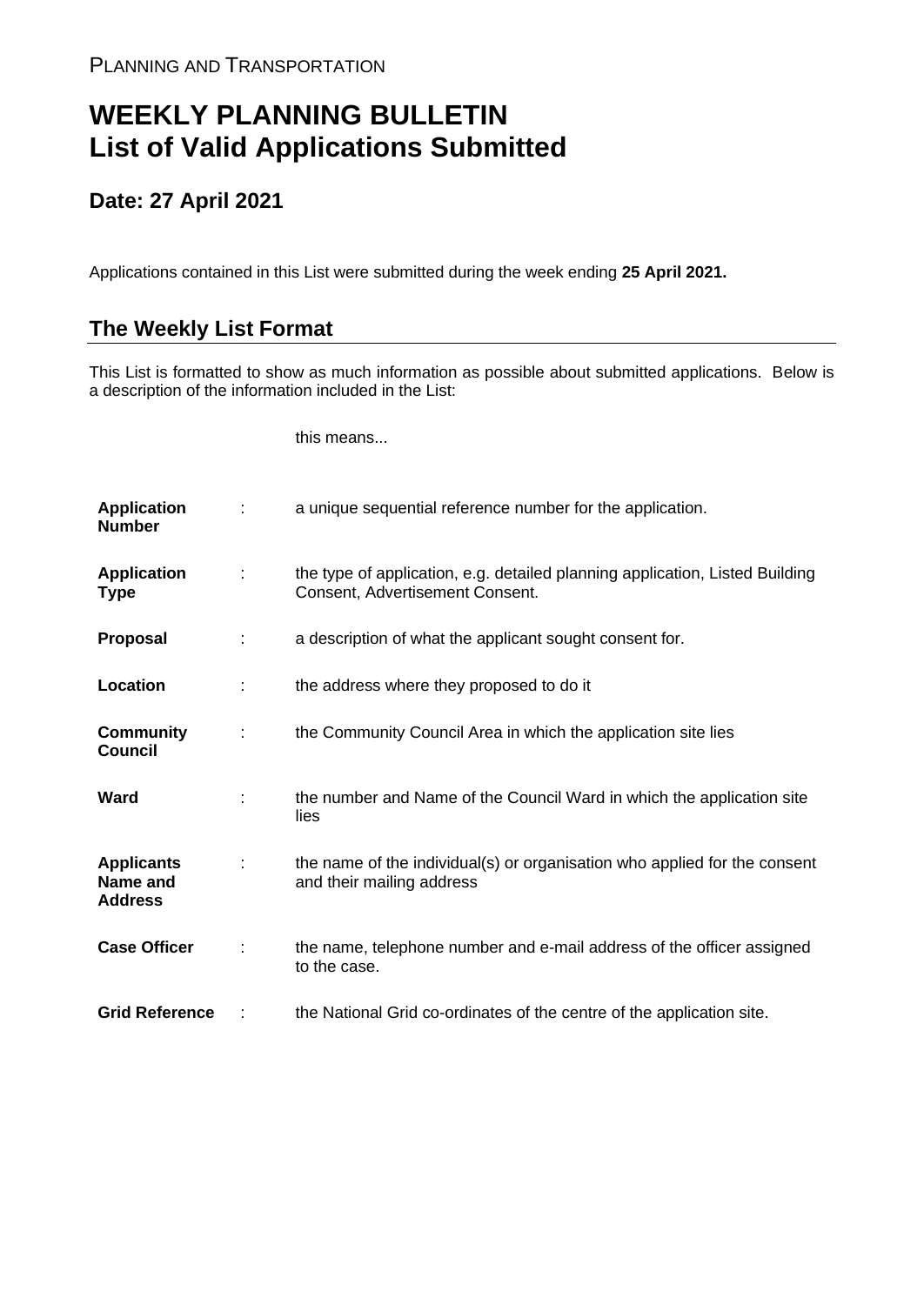| <b>Application No</b>                                                                                                                 |                           | : P/21/0160/FUL                                                                                                                                                                | <b>Earliest Date of</b><br><b>Decision</b> |                        | 21 May 2021 |       |
|---------------------------------------------------------------------------------------------------------------------------------------|---------------------------|--------------------------------------------------------------------------------------------------------------------------------------------------------------------------------|--------------------------------------------|------------------------|-------------|-------|
| <b>Application Type</b><br><b>Proposal</b><br>Location<br><b>Community Council</b><br>Ward<br><b>Applicant</b><br><b>Agent</b>        |                           | <b>Planning Permission</b><br>Erection of Radio Masts (Retrospective)<br>39 Birdland Avenue Bo'ness EH51 9LX<br>Bo'ness<br>01 - Bo'ness and Blackness<br>: Mr John Rennie      |                                            | <b>Hierarchy Level</b> |             | Local |
| <b>Case Officer</b><br><b>Grid Reference</b>                                                                                          | $\mathbb{Z}^{\mathbb{Z}}$ | David Paterson (Tel. 01324 504757)<br>e-mail: david.paterson@falkirk.gov.uk<br>301565 681230<br>View the application details                                                   |                                            |                        |             |       |
| <b>Application No</b>                                                                                                                 |                           | : P/21/0214/FUL                                                                                                                                                                | <b>Earliest Date of</b><br><b>Decision</b> |                        | 27 May 2021 |       |
| <b>Application Type</b><br><b>Proposal</b>                                                                                            |                           | : Planning Permission<br>Change of Use of Agricultural Land to Camping/Leisure Area,<br>Extend Existing Campsite and Retrospective Temporary Siting of<br>Mobile Home          |                                            | <b>Hierarchy Level</b> |             | Local |
| Location<br><b>Community Council</b><br><b>Ward</b><br><b>Applicant</b>                                                               |                           | Easter Clayknowes Farm Bonnybridge FK4 2ET<br>Bonnybridge Eco Camping & Glamping                                                                                               |                                            |                        |             |       |
| <b>Agent</b><br><b>Case Officer</b><br><b>Grid Reference</b>                                                                          |                           | Kevin Brown (Tel. 01324 504701)<br>e-mail: kevin.brown@falkirk.gov.uk<br>283083 677895<br>View the application details                                                         |                                            |                        |             |       |
| <b>Application No</b>                                                                                                                 |                           | : P/21/0216/FUL                                                                                                                                                                | <b>Earliest Date of</b><br><b>Decision</b> |                        | 21 May 2021 |       |
| <b>Application Type</b><br><b>Proposal</b><br>Location<br><b>Community Council</b><br><b>Ward</b><br><b>Applicant</b><br><b>Agent</b> |                           | <b>Planning Permission</b><br><b>Erection of Boundary Fence</b><br>63 Kilbirnie Terrace Denny FK6 6JL<br>Denny and District<br>03 - Denny and Banknock<br>Mrs Elizabeth McLean |                                            | <b>Hierarchy Level</b> |             | Local |
| <b>Case Officer</b><br><b>Grid Reference</b>                                                                                          |                           | Stewart Robson (Tel. 01324 504720)<br>e-mail: stewart.robson@falkirk.gov.uk<br>281036 683116<br>View the application details                                                   |                                            |                        |             |       |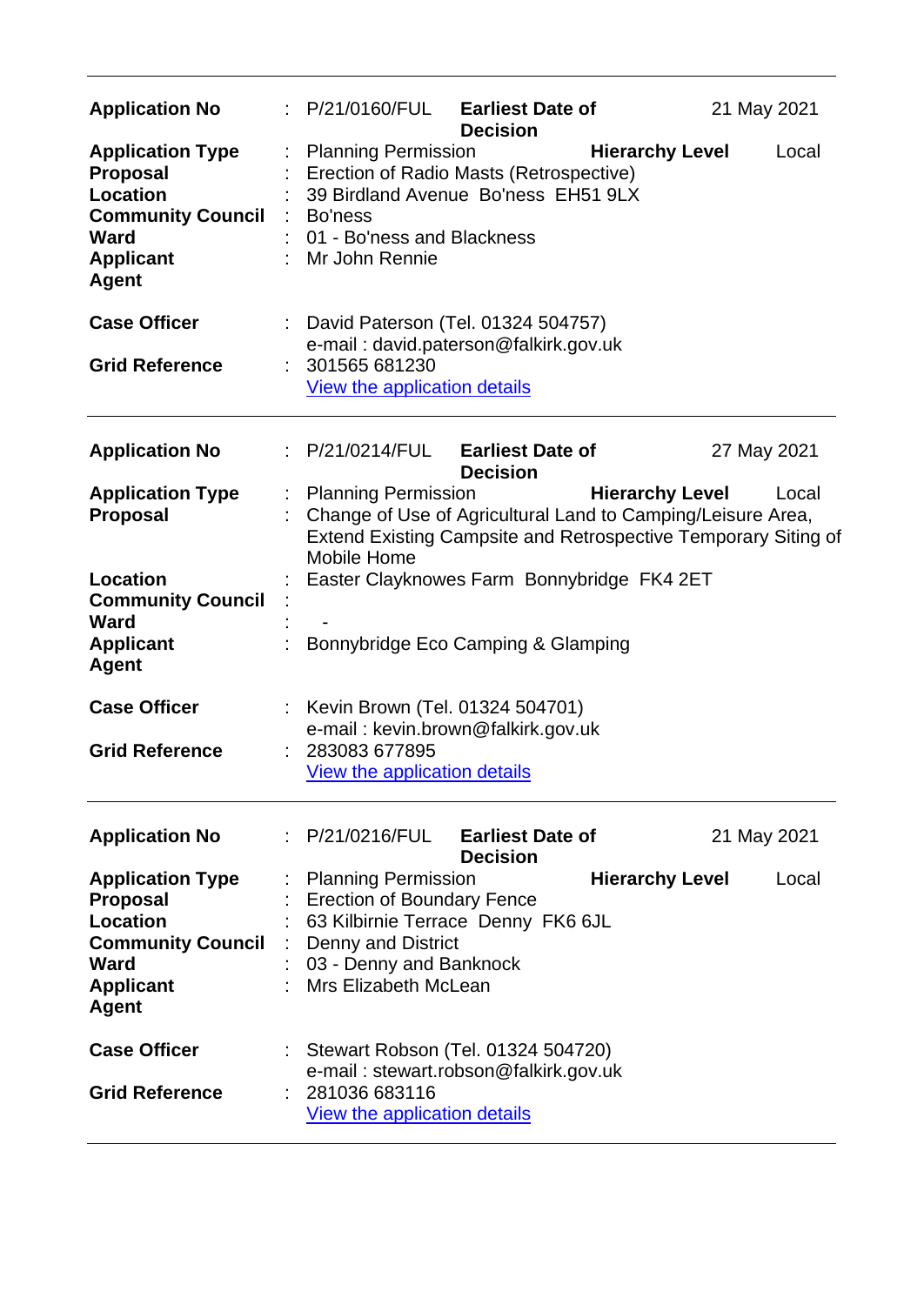| <b>Application No</b>                                                                                                                                                          | P/21/0220/FUL Earliest Date of<br>25 May 2021<br><b>Decision</b>                                                                                                                                                                                                                                                                                                                                                                 |  |
|--------------------------------------------------------------------------------------------------------------------------------------------------------------------------------|----------------------------------------------------------------------------------------------------------------------------------------------------------------------------------------------------------------------------------------------------------------------------------------------------------------------------------------------------------------------------------------------------------------------------------|--|
| <b>Application Type</b><br><b>Proposal</b><br><b>Location</b><br><b>Community Council</b><br><b>Ward</b><br><b>Applicant</b><br><b>Agent</b>                                   | <b>Hierarchy Level</b><br><b>Planning Permission</b><br>Local<br><b>Extension to Dwellinghouse</b><br>Calderwood 69 South Broomage Avenue Larbert FK5 3ED<br>Larbert, Stenhousemuir and Torwood<br>05 - Bonnybridge and Larbert<br>Mrs Gillian Horn<br><b>Arka Architects</b><br>Derek Milne The Loft The Tattie Kirk Cow Wynd Falkirk FK1<br>1PU                                                                                |  |
| <b>Case Officer</b>                                                                                                                                                            | Kevin Brown (Tel. 01324 504701)<br>e-mail: kevin.brown@falkirk.gov.uk                                                                                                                                                                                                                                                                                                                                                            |  |
| <b>Grid Reference</b>                                                                                                                                                          | 286241 682215<br><b>View the application details</b>                                                                                                                                                                                                                                                                                                                                                                             |  |
| <b>Application No</b>                                                                                                                                                          | : P/21/0225/FUL Earliest Date of<br>21 May 2021<br><b>Decision</b>                                                                                                                                                                                                                                                                                                                                                               |  |
| <b>Application Type</b><br><b>Proposal</b><br>Location<br><b>Community Council</b><br>Ward<br><b>Applicant</b><br><b>Agent</b><br><b>Case Officer</b><br><b>Grid Reference</b> | <b>Hierarchy Level</b><br><b>Planning Permission</b><br>Local<br><b>Extension to Dwellinghouse</b><br>4 Grenville Court Falkirk FK1 5JA<br>÷<br>No Community Council<br>07 - Falkirk South<br><b>Brian and Moira McLaren</b><br>I Line Designs<br>FAO William Smith 10 Philip Street Falkirk FK2 7JE<br>Brent Vivian (Tel. 01324 504935)<br>e-mail: brent.vivian@falkirk.gov.uk<br>287819 679974<br>View the application details |  |
| <b>Application No</b>                                                                                                                                                          | $\therefore$ P/21/0229/FUL Earliest Date of<br>25 May 2021<br><b>Decision</b>                                                                                                                                                                                                                                                                                                                                                    |  |
| <b>Application Type</b><br><b>Proposal</b><br>Location<br><b>Community Council</b><br>Ward<br><b>Applicant</b><br>Agent<br><b>Case Officer</b><br><b>Grid Reference</b>        | <b>Hierarchy Level</b><br><b>Planning Permission</b><br>Local<br><b>Extension to Dwellinghouse</b><br>27 Grahamsdyke Place Bo'ness EH51 9QZ<br>Bo'ness<br>01 - Bo'ness and Blackness<br>Ms D Foster<br><b>Pollock Hammond</b><br>Grange West Grange Linlithgow West Lothian EH49 7RH<br>Stewart Robson (Tel. 01324 504720)<br>e-mail: stewart.robson@falkirk.gov.uk<br>300605 680977<br>View the application details             |  |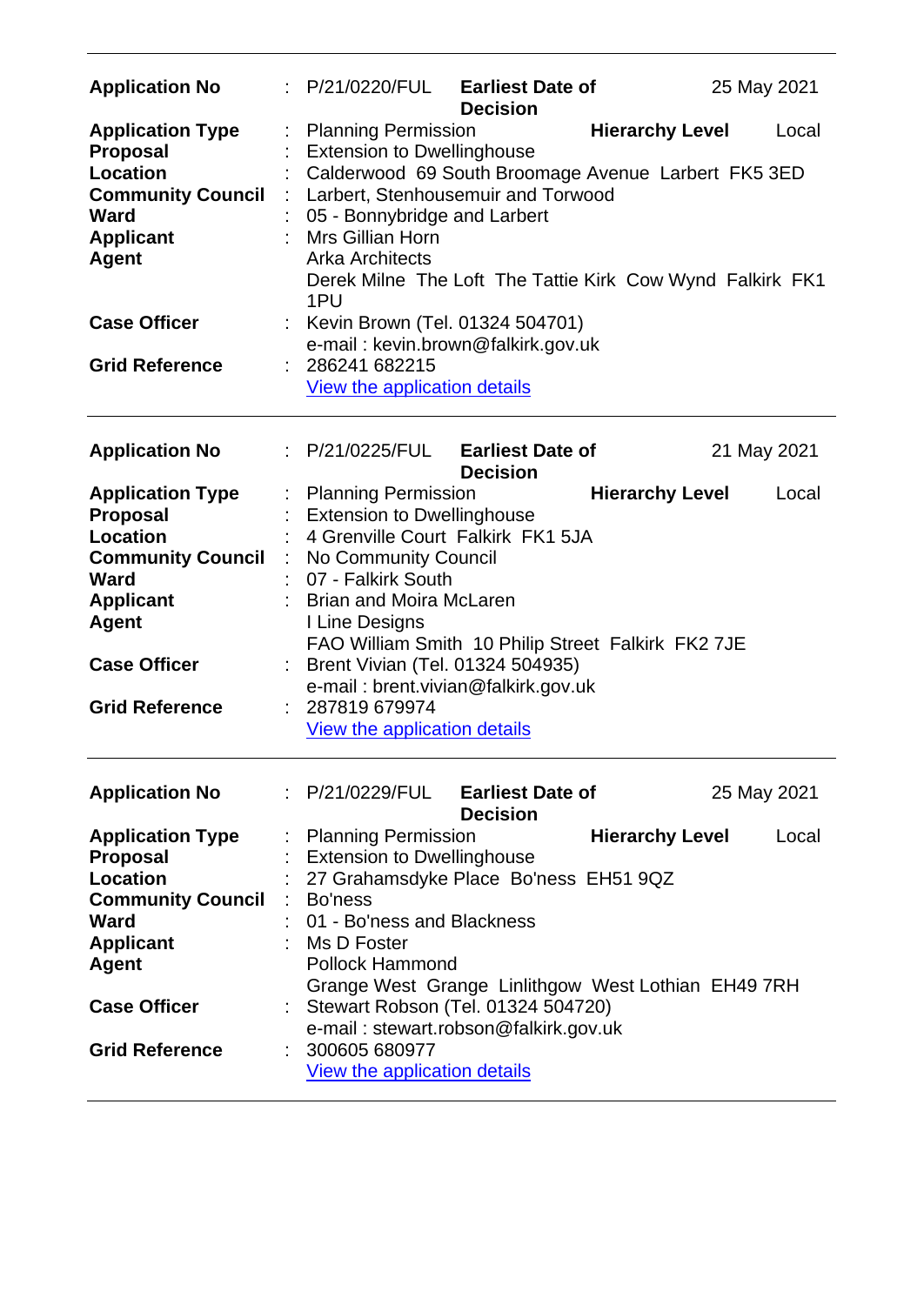| <b>Application No</b>                                                                                                                 | P/21/0233/FUL                                                                                                                                                                                                                                                                                                                                                                                                                                                                                                                | <b>Earliest Date of</b><br><b>Decision</b> |                        | 25 May 2021 |       |
|---------------------------------------------------------------------------------------------------------------------------------------|------------------------------------------------------------------------------------------------------------------------------------------------------------------------------------------------------------------------------------------------------------------------------------------------------------------------------------------------------------------------------------------------------------------------------------------------------------------------------------------------------------------------------|--------------------------------------------|------------------------|-------------|-------|
| <b>Application Type</b><br><b>Proposal</b><br><b>Location</b><br><b>Community Council</b><br>Ward<br><b>Applicant</b><br><b>Agent</b> | <b>Planning Permission</b><br><b>Construction of Boundary Fence</b><br>14 Mckenna Avenue Stoneywood Denny FK6 5GX<br>Denny and District<br>03 - Denny and Banknock<br><b>Miss Melissa Dall</b>                                                                                                                                                                                                                                                                                                                               |                                            | <b>Hierarchy Level</b> |             | Local |
| <b>Case Officer</b>                                                                                                                   | Stewart Robson (Tel. 01324 504720)<br>e-mail: stewart.robson@falkirk.gov.uk                                                                                                                                                                                                                                                                                                                                                                                                                                                  |                                            |                        |             |       |
| <b>Grid Reference</b>                                                                                                                 | 279685 682731<br>View the application details                                                                                                                                                                                                                                                                                                                                                                                                                                                                                |                                            |                        |             |       |
| <b>Application No</b>                                                                                                                 | : P/21/0235/MSC                                                                                                                                                                                                                                                                                                                                                                                                                                                                                                              | <b>Earliest Date of</b><br><b>Decision</b> |                        | 27 May 2021 |       |
| <b>Application Type</b><br>Proposal                                                                                                   | Matters Specified in Conditions Hierarchy Level<br>Approval of Matters Specified in Conditions 11 and 12 of Planning<br>Permission in Principle P/09/0508/PPP insofar as Alternative<br>Delivery Thresholds are Agreed as Allowed for by the Terms of<br>the Conditions, so that the Proposed Commercial Block and the<br>Public Realm Area at the Proposed Commercial Block,<br>Incorporating Public Artwork, are Completed Prior to Completion<br>of the 250th Residential Unit, Rather than the 100th Residential<br>Unit |                                            |                        |             | Major |
| <b>Location</b>                                                                                                                       | Land To The North Of Watson Place Glasgow Road Longcroft                                                                                                                                                                                                                                                                                                                                                                                                                                                                     |                                            |                        |             |       |
| <b>Community Council</b><br>Ward                                                                                                      | Banknock, Haggs and Longcroft<br>03 - Denny and Banknock                                                                                                                                                                                                                                                                                                                                                                                                                                                                     |                                            |                        |             |       |
| <b>Applicant</b>                                                                                                                      | Mactaggart & Mickel                                                                                                                                                                                                                                                                                                                                                                                                                                                                                                          |                                            |                        |             |       |
| <b>Agent</b>                                                                                                                          | <b>Nevis Environmental Ltd</b><br>Steven Cameron Beauly House Dochfour Business Centre<br>Inverness IV3 8GY                                                                                                                                                                                                                                                                                                                                                                                                                  |                                            |                        |             |       |
| <b>Case Officer</b>                                                                                                                   | Brent Vivian (Tel. 01324 504935)<br>e-mail: brent.vivian@falkirk.gov.uk                                                                                                                                                                                                                                                                                                                                                                                                                                                      |                                            |                        |             |       |
| <b>Grid Reference</b>                                                                                                                 | 280277 679992<br><b>View the application details</b>                                                                                                                                                                                                                                                                                                                                                                                                                                                                         |                                            |                        |             |       |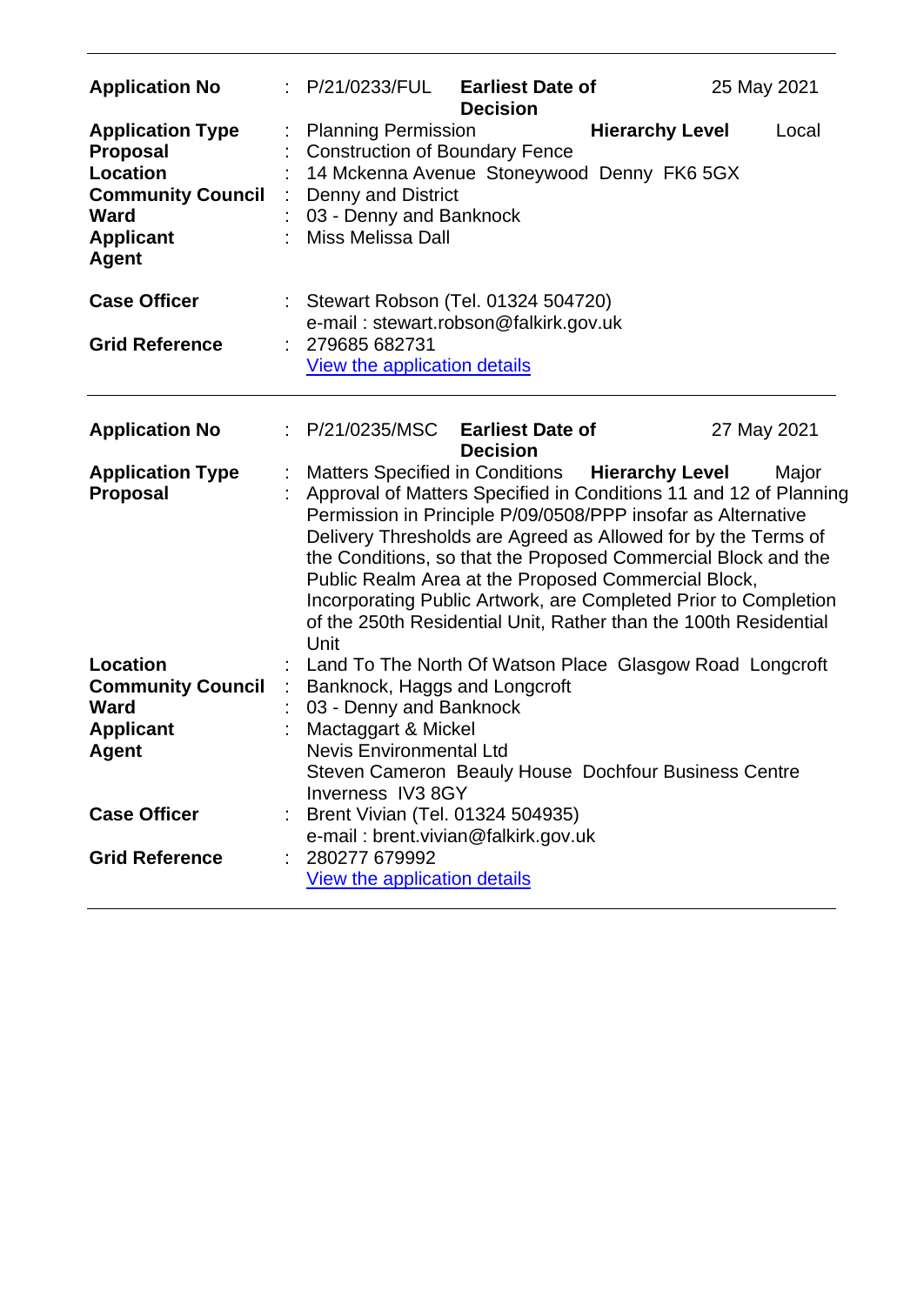| <b>Application No</b>                                                                                                                                                                 |         | : P/21/0237/FUL Earliest Date of                                                                                                                                                                                                                                                                                                                                                                                                           | <b>Decision</b>                            |                        | 27 May 2021 |
|---------------------------------------------------------------------------------------------------------------------------------------------------------------------------------------|---------|--------------------------------------------------------------------------------------------------------------------------------------------------------------------------------------------------------------------------------------------------------------------------------------------------------------------------------------------------------------------------------------------------------------------------------------------|--------------------------------------------|------------------------|-------------|
| <b>Application Type</b><br><b>Proposal</b><br>Location<br><b>Community Council</b><br><b>Ward</b><br><b>Applicant</b><br><b>Agent</b><br><b>Case Officer</b><br><b>Grid Reference</b> | ÷.<br>÷ | <b>Planning Permission</b><br>Change of Use from Class 2 (Alternative Therapy Centre) to<br>Class 11 (Music School)<br>40 Cow Wynd Falkirk FK1 1PU<br>No Community Council<br>07 - Falkirk South<br>: Planet Keys Ltd<br><b>Arka Architects</b><br>Adam Toleman The Loft The Tattie Kirk Cow Wynd Falkirk<br>FK11PU<br>Stephen McClure (Tel. 01324 504702)<br>e-mail: stephen.mcclure@falkirk.gov.uk<br>288898 679723                      |                                            | <b>Hierarchy Level</b> | Local       |
|                                                                                                                                                                                       |         | <b>View the application details</b>                                                                                                                                                                                                                                                                                                                                                                                                        |                                            |                        |             |
| <b>Application No</b>                                                                                                                                                                 |         | $\therefore$ P/21/0238/FUL Earliest Date of                                                                                                                                                                                                                                                                                                                                                                                                | <b>Decision</b>                            |                        | 27 May 2021 |
| <b>Application Type</b><br><b>Proposal</b><br>Location<br><b>Community Council</b><br>Ward<br><b>Applicant</b><br><b>Agent</b><br><b>Case Officer</b><br><b>Grid Reference</b>        | ÷       | : Planning Permission<br><b>Erection of Modular Nursery Building</b><br>Carron Primary School Alloa Road Carron Falkirk FK2 8EJ<br>NO COMMUNITY COUNCIL<br>04 - Carse, Kinnaird and Tryst<br><b>Falkirk Council</b><br><b>Sibcas</b><br>Paul Kerrigan Sibcas Head Office Easton Road Bathgate<br><b>EH48 2SF</b><br>John Cooney (Tel. 01324 504705)<br>e-mail: john.cooney@falkirk.gov.uk<br>288346 682970<br>View the application details |                                            | <b>Hierarchy Level</b> | Local       |
| <b>Application No</b>                                                                                                                                                                 |         | : P/21/0239/FUL                                                                                                                                                                                                                                                                                                                                                                                                                            | <b>Earliest Date of</b><br><b>Decision</b> |                        | 25 May 2021 |
| <b>Application Type</b><br><b>Proposal</b>                                                                                                                                            |         | <b>Planning Permission</b><br>Alterations and Extension to Dwellinghouse (Amendment to<br>P/20/0102/FUL)                                                                                                                                                                                                                                                                                                                                   |                                            | <b>Hierarchy Level</b> | Local       |
| <b>Location</b><br><b>Community Council</b><br><b>Ward</b><br><b>Applicant</b><br><b>Agent</b>                                                                                        |         | Corinthia Standrigg Road Wallacestone Falkirk FK2 0EB<br>Reddingmuirhead and Wallacestone<br>09 - Upper Braes<br>Mr Ian Williamson                                                                                                                                                                                                                                                                                                         |                                            |                        |             |
| <b>Case Officer</b><br><b>Grid Reference</b>                                                                                                                                          |         | Julie Seidel (Tel. 01324 504880)<br>e-mail: julie.seidel@falkirk.gov.uk<br>291703 676921<br><b>View the application details</b>                                                                                                                                                                                                                                                                                                            |                                            |                        |             |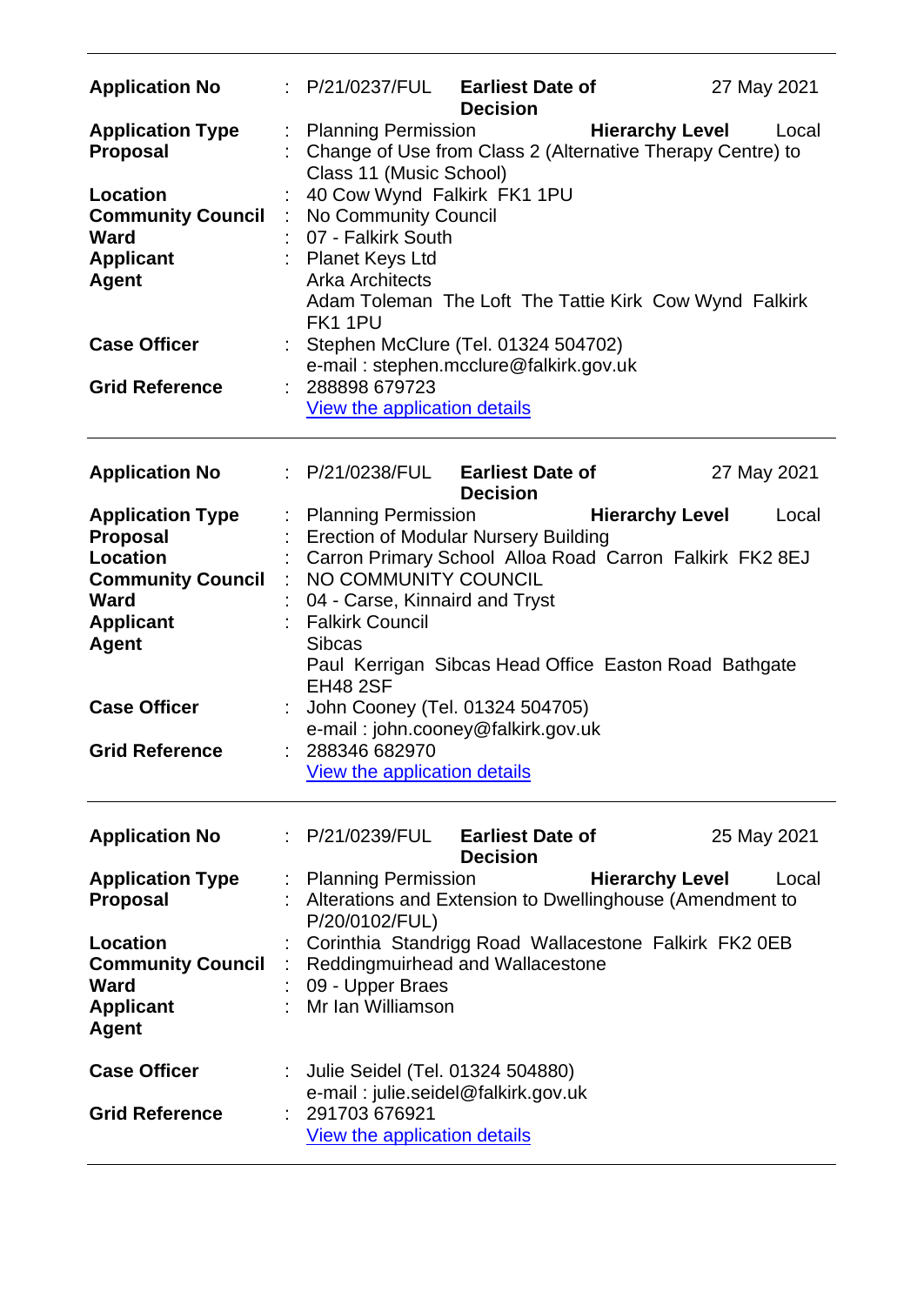| <b>Application No</b>                                                                   |    | : P/21/0240/FUL Earliest Date of<br>28 May 2021<br><b>Decision</b>                                                                                                   |
|-----------------------------------------------------------------------------------------|----|----------------------------------------------------------------------------------------------------------------------------------------------------------------------|
| <b>Application Type</b><br><b>Proposal</b>                                              |    | : Planning Permission<br><b>Hierarchy Level</b><br>Local<br>Alterations and Extension to Outbuilding to form Dwellinghouse<br>and Erection of Garage                 |
| Location<br><b>Community Council</b><br><b>Ward</b><br><b>Applicant</b><br><b>Agent</b> | ÷. | 1A Mannerston Holdings Blackness Linlithgow EH49 7LY<br><b>Blackness Area</b><br>01 - Bo'ness and Blackness<br>: Mr Alan Faulds                                      |
| <b>Case Officer</b>                                                                     |    | Julie Seidel (Tel. 01324 504880)<br>e-mail: julie.seidel@falkirk.gov.uk                                                                                              |
| <b>Grid Reference</b>                                                                   |    | 304205 678371<br><b>View the application details</b>                                                                                                                 |
| <b>Application No</b>                                                                   |    | : P/21/0241/CPL<br><b>Earliest Date of</b><br>26 April 2021<br><b>Decision</b>                                                                                       |
| <b>Application Type</b>                                                                 |    | Certificate of Lawful Use -<br><b>Hierarchy Level</b><br><b>Not</b><br>Applicable<br>Proposed                                                                        |
| <b>Proposal</b>                                                                         |    | Development of Flood Prevention Scheme, Including Erection of<br>Wall (1m to 1.75m) and Engineering Operation to form<br>Underground Water Mitigation Infrastructure |
| Location                                                                                |    | Premier Travel Inn Polmont Falkirk FK2 0YS                                                                                                                           |
| <b>Community Council</b>                                                                |    | Polmont                                                                                                                                                              |
| <b>Ward</b>                                                                             |    | 08 - Lower Braes                                                                                                                                                     |
| <b>Applicant</b><br><b>Agent</b>                                                        |    | Whitbread plc<br><b>Walsingham Planning</b>                                                                                                                          |
|                                                                                         |    | Bruce Risk Brandon House King Street Knutsford WA16<br>6DX                                                                                                           |
| <b>Case Officer</b>                                                                     |    | Julie Seidel (Tel. 01324 504880)<br>e-mail: julie.seidel@falkirk.gov.uk                                                                                              |
| <b>Grid Reference</b>                                                                   |    | 292644 679450<br><b>View the application details</b>                                                                                                                 |